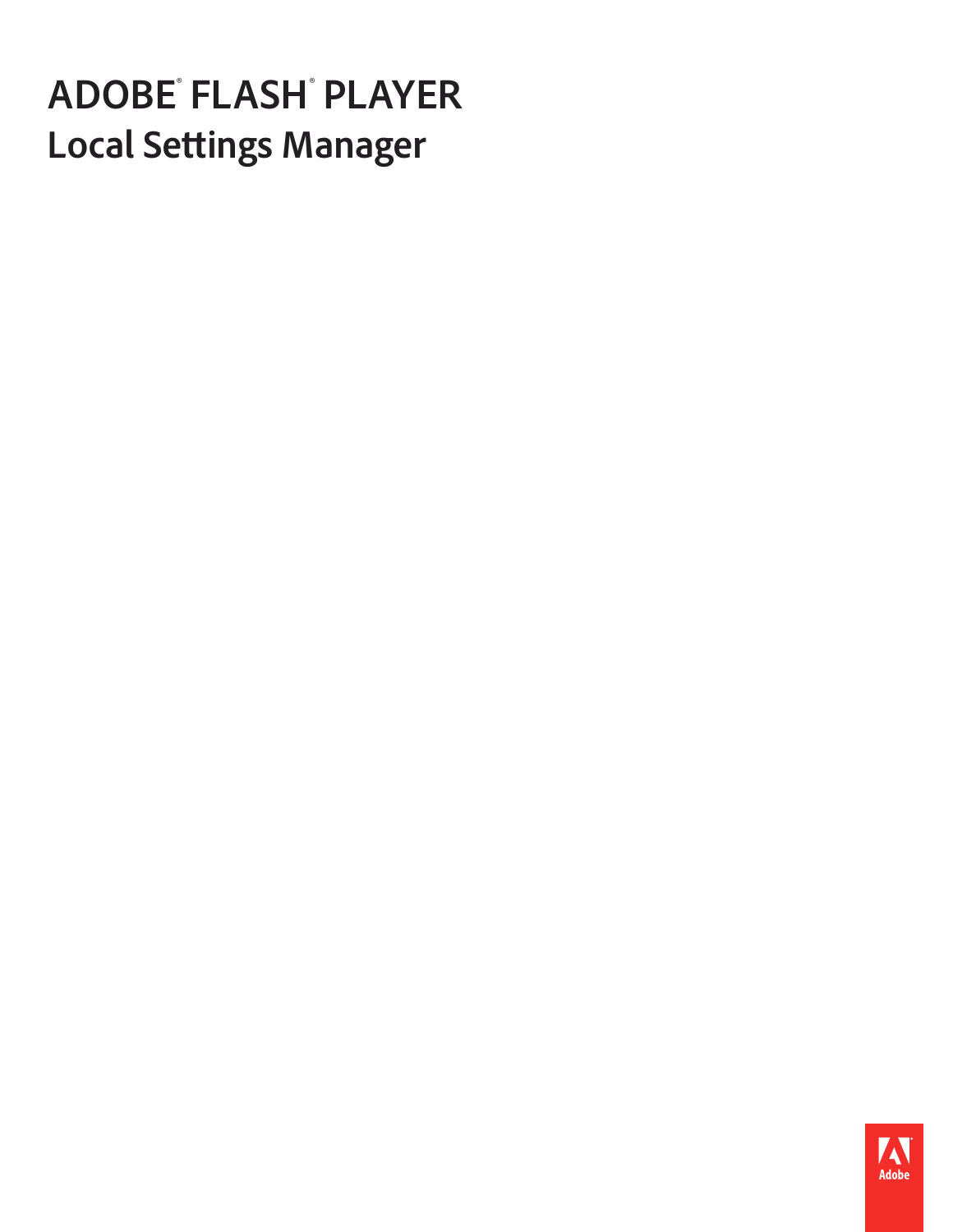### **Legal notices**

For legal notices, see [http://help.adobe.com/en\\_US/legalnotices/index.html.](http://help.adobe.com/en_US/legalnotices/index.html)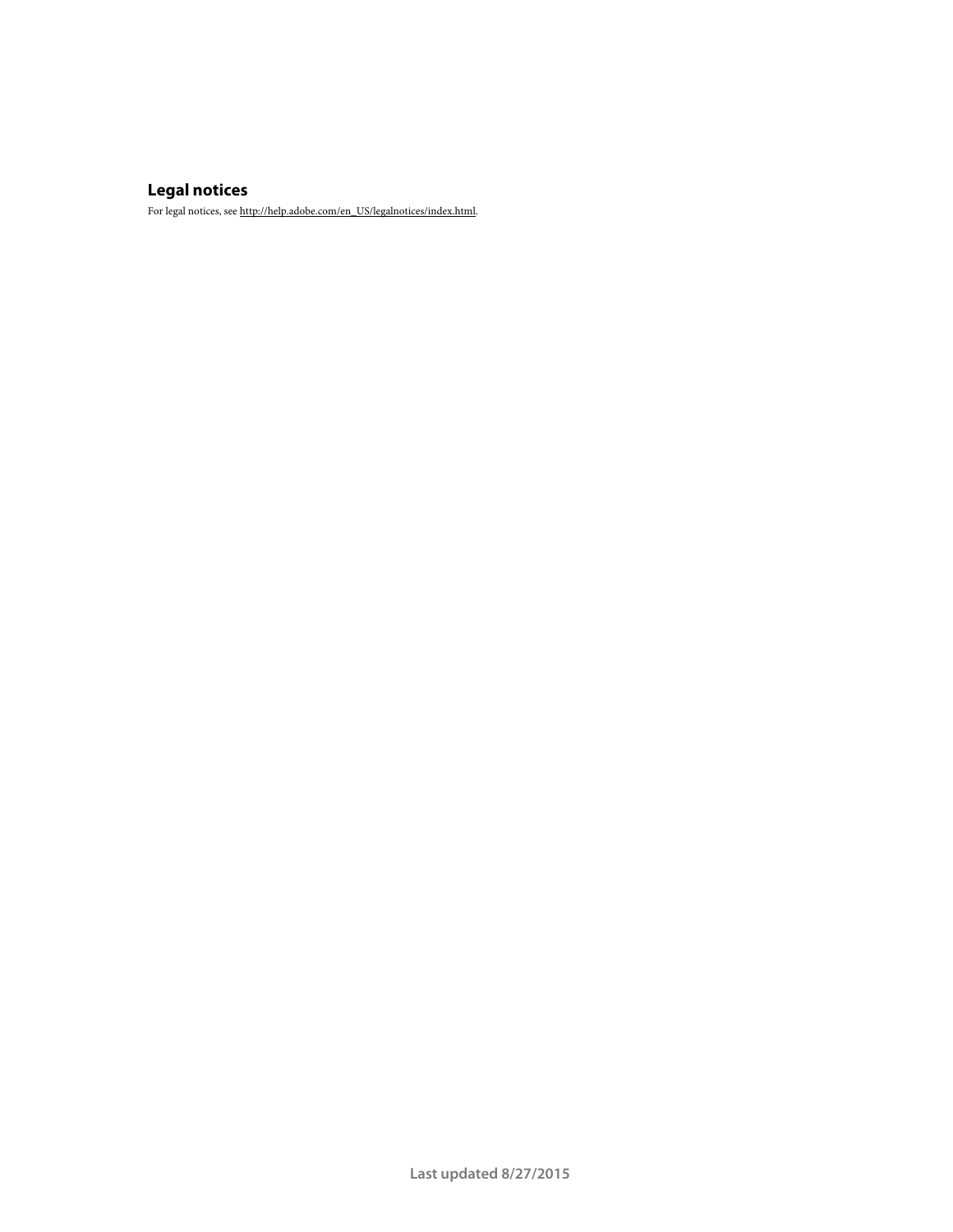# **Contents**

### **Using the Local Settings Manager**

 $|$ iii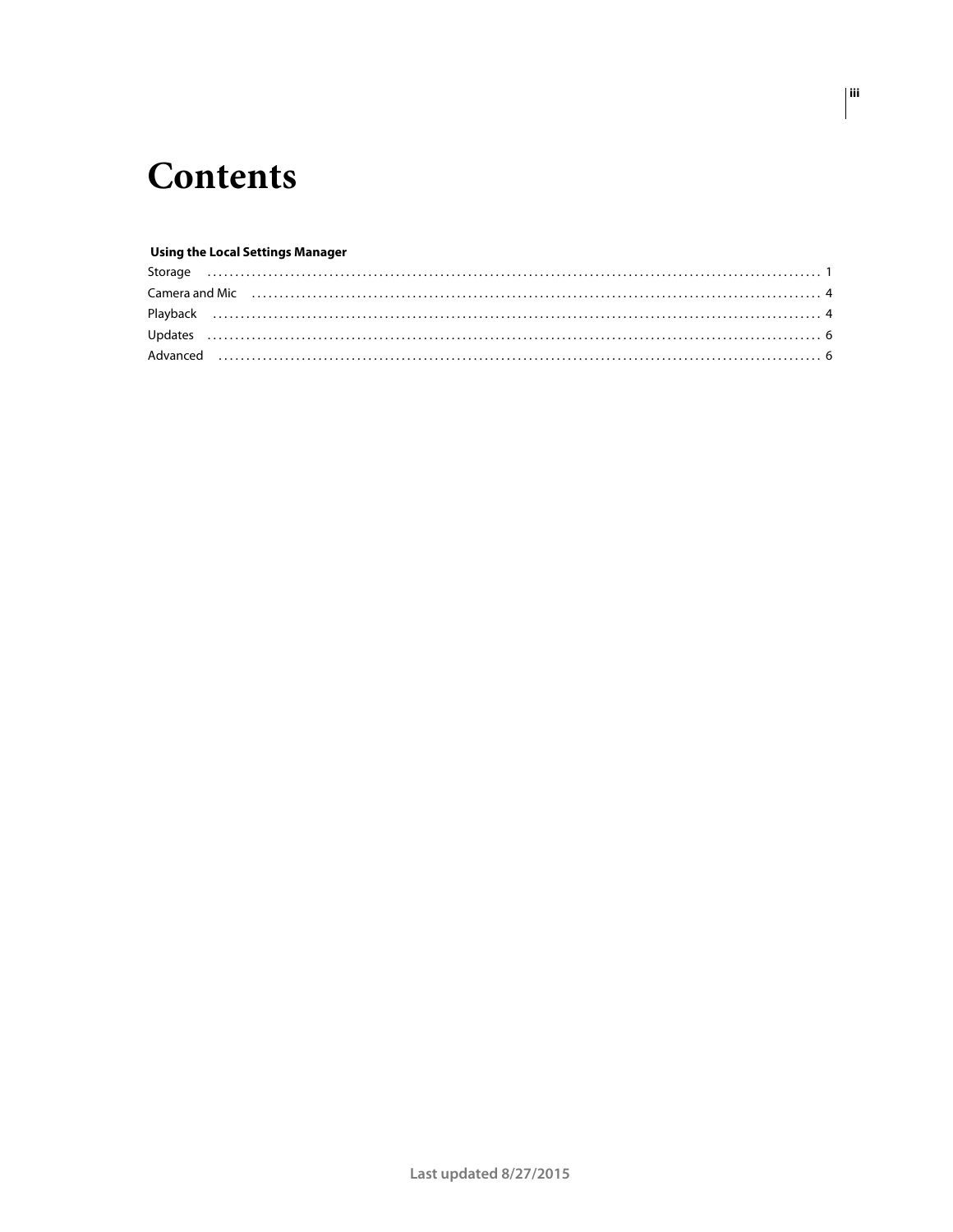# <span id="page-3-0"></span>**Using the Local Settings Manager**

# <span id="page-3-1"></span>**Storage**

Use the settings on the **Storage** panel to control how (or whether) websites use Flash Player to store data on your computer.

The settings in this section are not applicable to Google Chrome or Chromium based browses (PPAPI).

For more information on configuring Flash Player with Chromium based browsers, see [http://helpx.adobe.com/flash](http://helpx.adobe.com/flash-player/kb/changing-flash-player-settings-chrome.html)[player/kb/changing-flash-player-settings-chrome.html.](http://helpx.adobe.com/flash-player/kb/changing-flash-player-settings-chrome.html)

### **Local storage settings**

Local storage settings let you specify whether websites can store information using Flash Player. Sites can use local storage to save viewing history, game progress, preferences, or information about your computer. A site can only access local storage information that it previously saved (it cannot access data stored by another site).You can allow all sites, allow only certain sites that you specify, or block all sites from saving information on your computer using Flash Player.

• Allow sites to save information on this computer

If you want to allow any site to save information on your computer without prompting you, select this option.

• Ask me before allowing new sites to save information on this computer

If you want to let some websites save information on your computer, and want to decide on a case-by-case basis for each site, select this option.

• Block all sites from storing information on this computer

If you don't want to let any website save any information on your computer using Flash Player and never want to be prompted, select this option.

*Note: Selecting this option also deletes all existing local storage on your computer. You are prompted to confirm that you want to delete existing local storage in addition to blocking sites from saving information in the future.*

#### **Local storage settings by site...**

Displays a list of sites using local storage or blocked from using local storage on this computer. You can allow or block the use of local storage for sites on the list. You can also require that a site prompt for permission before using local storage. You can also choose to remove sites from the list. Removing a site deletes all settings and data stored for that site in Flash Player.

To specify local storage settings for a site you have not yet visited, add the site to the list, and then specify its local storage settings.

*Note: websites that you add or remove using the Local storage settings by site tab are also added to or removed from the*  lists displayed on all of the other Settings Manager tabs. For example, if you add a website to the **Local storage settings** *by site list and specify local storage settings for it, and then proceed to the Camera and Microphone Settings by Site tab and delete the same website, it is deleted there as well, along with all of its Flash Player settings.*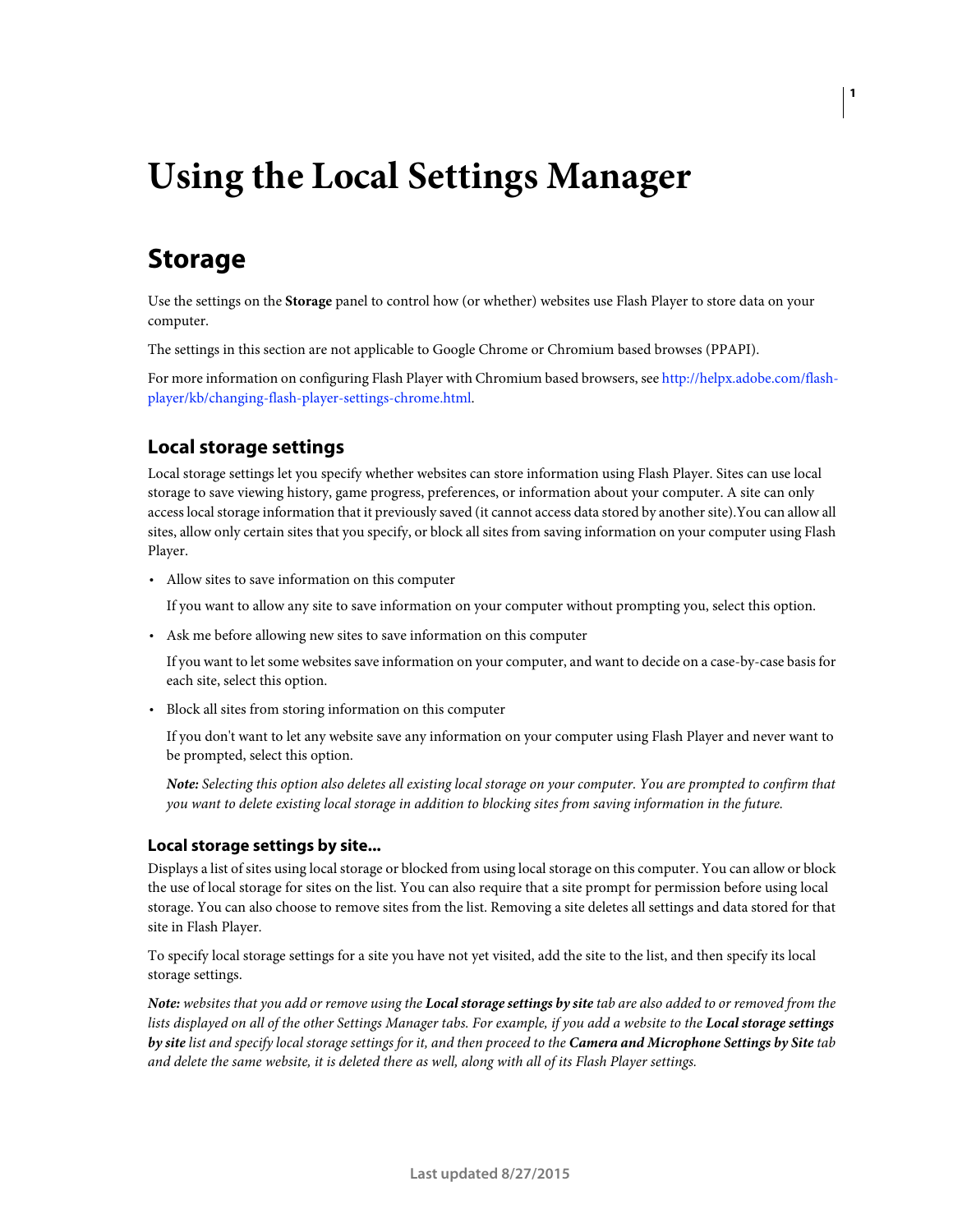### **Delete all...**

*Note: these options let you delete all Flash Player data stored by websites on your computer. To remove all browsing history on your computer, clear the browsing history in any browser that you use.*

Displays a panel that lets you choose to delete site data stored by Flash Player for all browsers you use on this computer. You can:

• Delete all site data and settings

Check this box to delete all local storage, camera, microphone, and peer-assisted networking settings when you click **Delete Data** at the bottom of the panel.

*Note: Checking this box and clicking Delete Data deletes data for all websites. To save data from some sites but delete it from others, return to the Storage tab, click Local storage settings by site, and remove only those sites whose data you want to delete.*

• Delete all audio and video license files

Check this box to delete all of the license files for protected content, such as movies and music, that you have rented or purchased. Delete license files if you are selling or donating your computer and do not want others to play this content. You must obtain new license files from content providers to play this content again.

# **Learn more about private browsing**

Private browsing lets you browse the web without storing any history on your computer. Flash Player integrates with your web browser to automatically clear stored data in accordance with your browser's private browsing settings.

### **What is private browsing?**

Web browsers typically keep a history of sites you have visited to help you quickly retrace your steps online. For times when you do not want other people to see your history, many browsers offer a "private browsing" mode. When you turn on private browsing, browsers do not store any history, allowing you to hide your activity from other users sharing the same computer.

When you use private browsing mode, your web browser stores several types of information only temporarily. Once you leave private browsing, the browser deletes that data, including the record of your visit in the browser's history, cookies, and cached image files. In normal browsing, the browser remembers your history even after you've closed and restarted your browser. Flash Player also automatically clears any data it stores during private browsing, helping to keep your history private.

*Note: Some websites that expect to save data using local storage can exhibit unexpected behavior during private browsing sessions.* 

### **Browsers that support Flash Player private browsing**

Current versions of the following browsers support private browsing integration with Flash Player 10.1 and later:

- Google Chrome
- Mozilla Firefox
- Microsoft Internet Explorer
- Apple Safari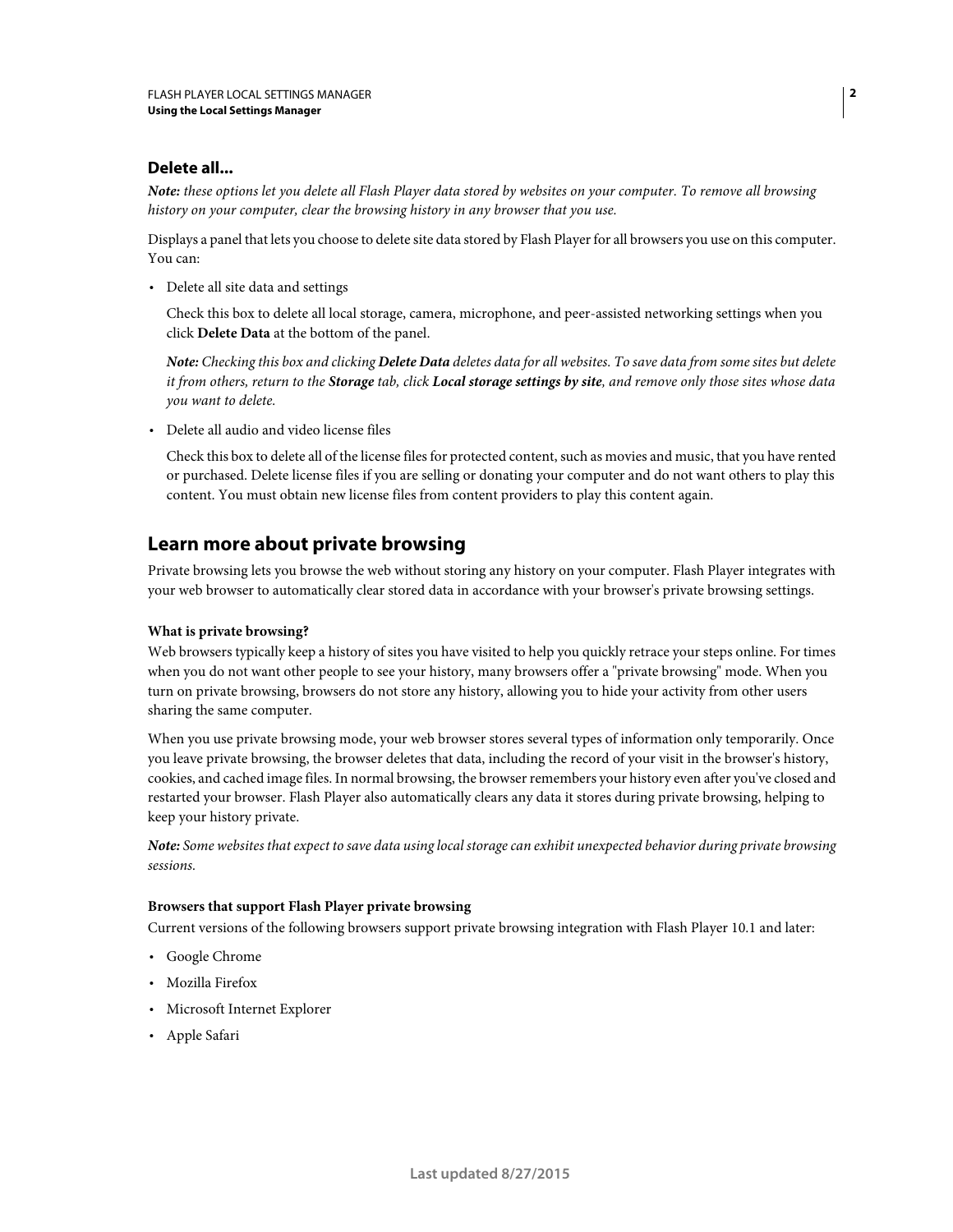#### **How does private browsing work?**

Before Flash Player 10.1, the player behaved the same whether the browser was using private browsing or not. Browsers could clear data temporarily stored during a private browsing session, but they were unaware of any data stored in Flash Player local storage (also known as local shared objects or LSOs). Information in Flash Player local storage is stored on a site-by-site basis, so that one website can never see information from another website. However, storing information on a site-by-site basis can still leave a history of previously visited sites that have used local storage.

Starting with Flash Player 10.1, Flash Player actively supports the browser's private browsing mode, managing data in local storage so that it is consistent with private browsing. When a private browsing session ends, Flash Player automatically clears any corresponding data in local storage.

Also, Flash Player separates the local storage used in normal browsing from the local storage used during private browsing. When you enter private browsing mode, sites that you previously visited cannot access information they saved on your computer during normal browsing. For example, if you save your password in a Flash-powered web application during normal browsing, the site does not remember it when you visit the site using private browsing.

### **Learn more about privacy controls**

### **Flash Player local storage**

Flash Player local storage refers to files that can be created that store information on your computer when you visit certain websites. They are sometimes incorrectly referred to as "Flash cookies" because, like browser cookies, they can be used to store information such as login data or pages that you've visited. Many websites use this feature to remember information such as form information entered in content using Flash Player, your online game progress or high scores, settings such as your preferred playback volume, or where you last left off when watching a video. The information stored in local storage remains on your computer after you close Flash Player (even if you clear your browser cache) and is available only to the website that stored it. That website may retrieve the information in the local storage the next time you visit that site. You can clear this information at any time using Flash Player Settings Manager. For more information on local storage see [www.adobe.com/products/flashplayer/articles/lso.](http://www.adobe.com/products/flashplayer/articles/Iso)

### **What are the potential privacy issues?**

It has been reported that some companies may be using Flash Player local storage to track users online in place of using HTTP cookies for that purpose. Some companies may also place a backup copy of HTTP cookies in local storage for use in the event the user deletes their cookies (this has sometimes been referred to as "respawning"). Adobe has publicly condemned the use of local storage in ways that are contrary to the user's expressed intentions, but the nature of providing tools for an open platform means that we cannot control how developers and content producers use our products.

### **Your options**

Detailed information about how each of your settings choices impact your Flash experience can be found on the Help pages for each tab in the Settings Manager. They are also available online:

| <b>Help page</b> | <b>URL</b>                                               |
|------------------|----------------------------------------------------------|
| Storage          | http://adobe.com/go/flash-player-settings-storage        |
| Camera and Mic   | http://adobe.com/go/flash-player-settings-camera-and-mic |
| Playback         | http://adobe.com/go/flash-player-settings-playback       |
| Updates          | http://adobe.com/go/flash-player-settings-updates        |
| Advanced         | http://adobe.com/go/flash-player-settings-advanced       |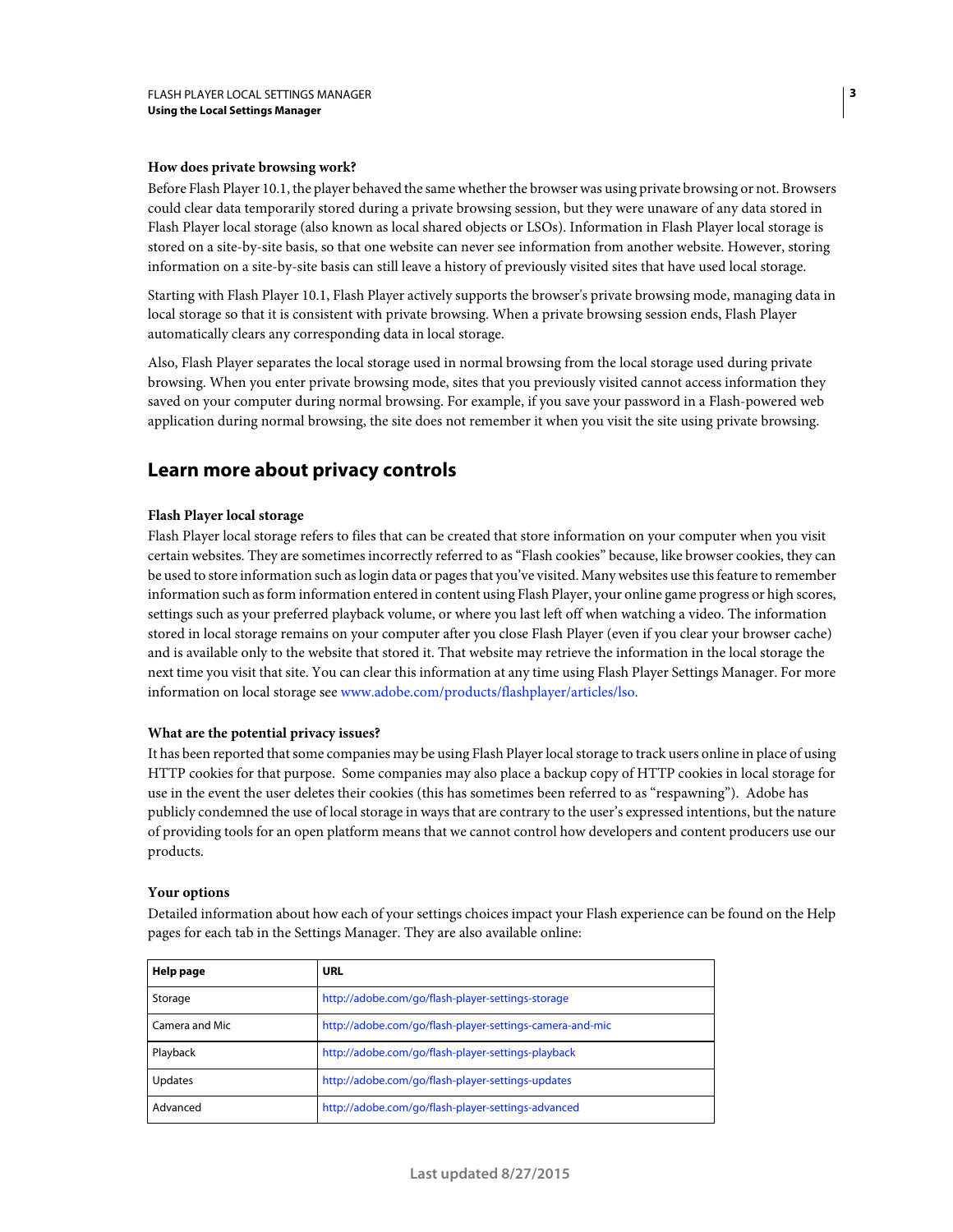# <span id="page-6-0"></span>**Camera and Mic**

The settings on this panel control how websites can use your computer's camera and microphone to record audio and visual data. Because the use of cameras and microphones can have privacy implications, Flash Player requests permission by default before enabling the camera or microphone for any website. No website can use your camera or microphone unless you have expressly given the site permission. Use the settings on the **Camera and Mic** panel to override this default, and allow or block the use of the camera and microphone by specific websites.

The settings in this section are not applicable to Google Chrome or Chromium based browses (PPAPI).

For more information on configuring Flash Player with Chromium based browsers, see [http://helpx.adobe.com/flash](http://helpx.adobe.com/flash-player/kb/changing-flash-player-settings-chrome.html)[player/kb/changing-flash-player-settings-chrome.html.](http://helpx.adobe.com/flash-player/kb/changing-flash-player-settings-chrome.html)

### **Camera and microphone settings**

Use this panel to set the camera and microphone settings in Flash Player.

• Ask me when a site wants to use the camera or microphone (recommended)

When you select this option (the default), any website that tries to use your camera or microphone must first ask your permission. This action applies both to websites you have already visited and to sites you haven't yet visited.

• Block all sites from using the camera and microphone

When you select this option, any website that tries to use your camera or microphone is denied access. You are not asked again if a website can use your camera or microphone. This action applies both to websites you have already visited and to those you haven't yet visited. If you want to allow specific sites to use the camera and microphone, click **Camera and microphone settings by site** and use the **Add** button to grant permission to the site.

# **Camera and microphone settings by site...**

Displays a list of previously visited websites that have asked to use the camera or microphone on your computer. You can allow or block the use of your camera and microphone by sites on the list. You can also ask to be prompted for permission to use them. Finally, you can choose to remove sites from the list. Removing a site deletes all settings and data stored for that site in Flash Player.

The list initially contains only the sites you have already visited. If you want to specify camera and microphone settings for sites you have not yet visited, you can choose to add sites to the list. Once a site is on the list, you can specify whether to always allow camera and microphone use, ask permission, or never allow camera and microphone use by that site.

*Note: Any website that you add or remove using the Camera and microphone settings by site panel is also added to or removed from the lists displayed on all of the other Settings Manager panels. For example, if you add a website to the Camera and microphone settings by site list and specify local storage settings for it, and then proceed to the Peerassisted networking settings by site panel and delete the same website, it is deleted there as well, along with all of its Flash Player settings and local storage.*

# <span id="page-6-1"></span>**Playback**

Use the settings on the **Playback** panel to control how Flash Player uses different options available for playback of content from websites.

The Settings in this section are not applicable to Google Chrome or Chromium based browses (PPAPI).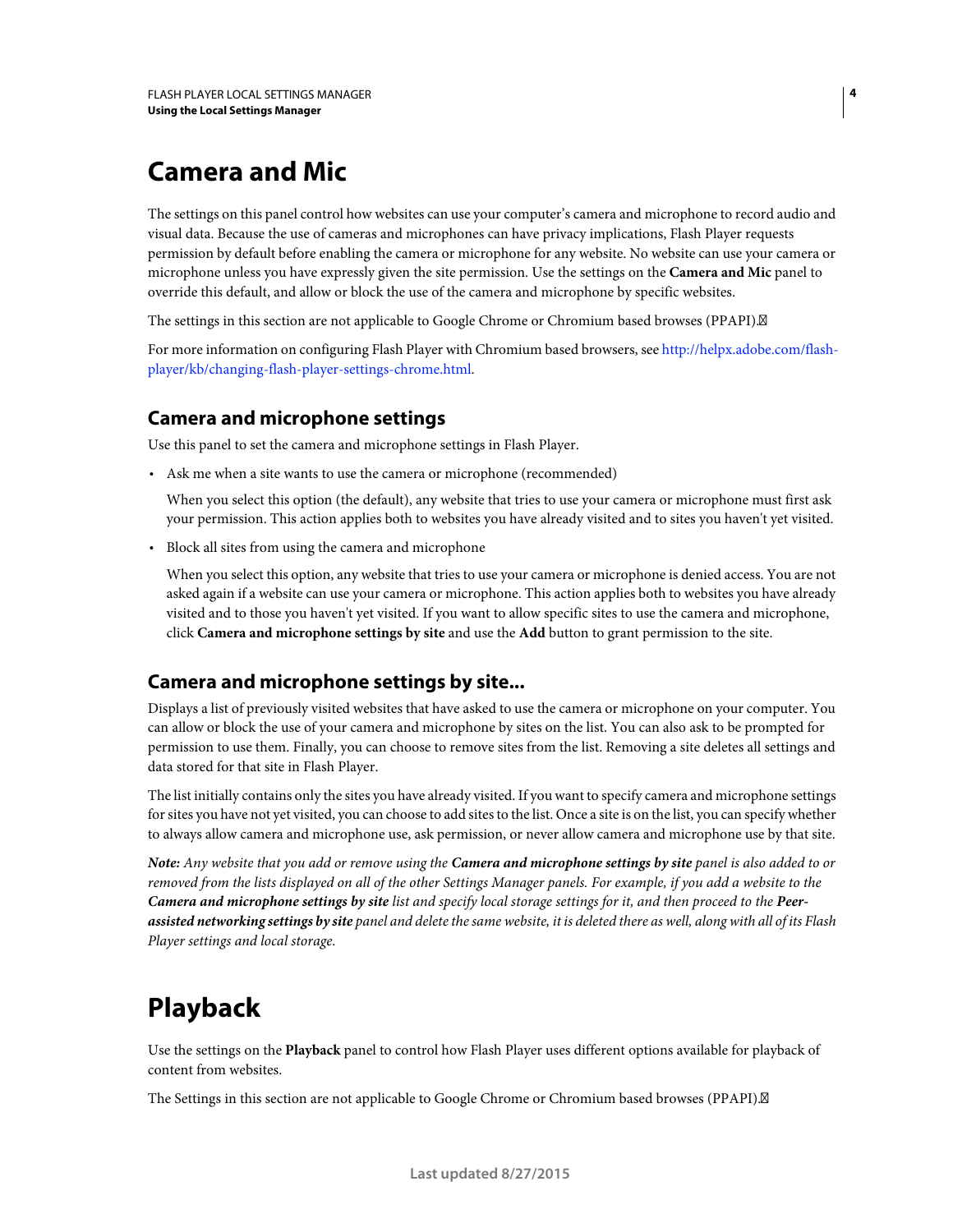For more information on configuring Flash Player with Chromium based browsers, see [http://helpx.adobe.com/flash](http://helpx.adobe.com/flash-player/kb/changing-flash-player-settings-chrome.html)[player/kb/changing-flash-player-settings-chrome.html.](http://helpx.adobe.com/flash-player/kb/changing-flash-player-settings-chrome.html)

# **What is peer-assisted networking?**

A website that provides audio and video content can deliver the content with better performance if users playing the same content share their bandwidth. Sharing bandwidth allows the audio or video to play more smoothly, without skips or pauses for buffering. This is called peer-assisted networking, because peers on the network assist each other to provide a better experience.

In addition to sharing bandwidth to improve performance, peer-assisted networking can also enable features, such as chat, that require communication among users of a network or website.

# **Peer-assisted networking settings**

Use this panel to specify peer-assisted networking settings for any website you have visited that has asked to use peerassisted networking.

• Ask me when a site wants to use peer-assisted networking

When you select this option, any website that wants to use peer-assisted networking for the first time must ask your permission. When prompted, you can choose to allow or block the site's use of peer-assisted networking. This applies to websites you haven't yet visited, as well as to sites that you have visited but have not specified peer-assisted networking settings for.

• Block all sites from using peer-assisted networking

When you select this option, no website can use peer-assisted networking, and you are never asked whether you want to share your bandwidth.

If you enable this option, you are not agreeing to share your bandwidth whenever an application wants to use it. You are only allowing applications to ask you whether you want to share your bandwidth. In most cases, you want to share your bandwidth only when you are using a high-speed Internet connection.

# **Peer-assisted networking settings by site...**

Use this panel to specify peer-assisted networking settings for any website you have visited that has asked to use peerassisted networking.

For each website you have visited, the list displays:

- The name of the website that you have visited.
- The peer-assisted networking setting for the website.

### **Change network settings**

To specify settings for a particular website, select the website in the list, and then change its settings as desired:

- If you don't want this website to share your bandwidth and you don't want to be asked again, select **Block**.
- If you do want this website to share your bandwidth and you don't want to be asked again, select **Allow**.
- If you want Flash Player to always ask you before sharing your bandwidth, select **Ask me for permission**.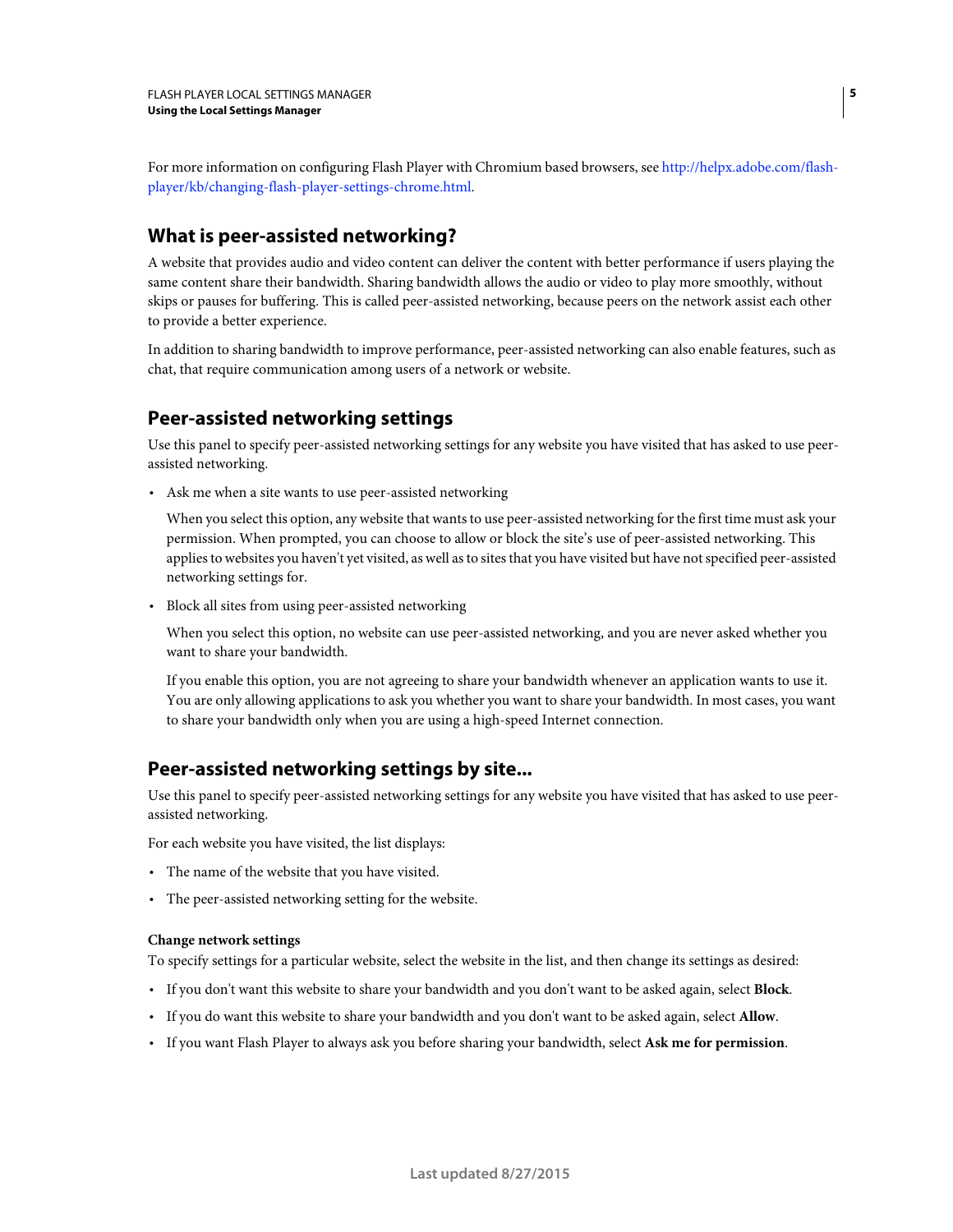### **Add a website**

To add a website to the list, click **Add**, and then specify the website's domain. Then, select the desired settings for the new site.

### **Remove a website**

To remove a website from the list, select the site and click **Remove** (Windows) or **-** (Mac).

*Note: Any website that you add or remove using the Peer-assisted networking settings by site panel is also added to or removed from the lists displayed on all of the other Settings Manager panels. For example, if you add a website to the Peer-assisted networking settings by site list and specify network settings for it, and then proceed to the Local storage settings by site panel and delete the same website, it is deleted there as well, along with all of its Flash Player settings.*

# <span id="page-8-0"></span>**Updates**

Adobe releases new versions of Flash Player periodically. Updates to Flash Player help ensure that Flash Player works properly and can include changes to security or new product functionality. Adobe recommends that you update to the latest version of Flash Player whenever a new version is available, especially when a security update is mentioned.

Use the Updates section of the Advanced tab to specify whether to check for newer versions of Flash Player automatically, or to check your installed version against the most recent release now.

# **Check Now**

Clicking **Check now** takes you to [http://www.adobe.com/software/flash/about,](http://www.adobe.com/software/flash/about) which is a page on Adobe's website that displays the version of Flash Player on your computer. The page also displays a table that shows the most current Flash [Player](http://www.adobe.com/go/getflash) version for each operating system and browser combination. Finally, the page provides a link to the Player [Download Center](http://www.adobe.com/go/getflash), from which you can install a newer version of the Player.

# <span id="page-8-1"></span>**Advanced**

Use the settings on the **Advanced** panel to control how Flash Player handles browsing data, updates, trusted locations, and protected content.

The settings in this section are not applicable to Google Chrome or Chromium based browses (PPAPI).

For more information on configuring Flash Player with Chromium based browsers, see [http://helpx.adobe.com/flash](http://helpx.adobe.com/flash-player/kb/changing-flash-player-settings-chrome.html)[player/kb/changing-flash-player-settings-chrome.html.](http://helpx.adobe.com/flash-player/kb/changing-flash-player-settings-chrome.html)

# **Browsing data and settings**

Use the **Browsing data and settings** section of the **Advanced** panel to delete all Flash Player settings and local storage in all browsers that you use on your computer.

*Note: Delete All...deletes only Flash Player data saved by your browsers. To completely remove all information about browsing sessions from your computer, open each browser and clear its history. See the individual browser's documentation for further information.*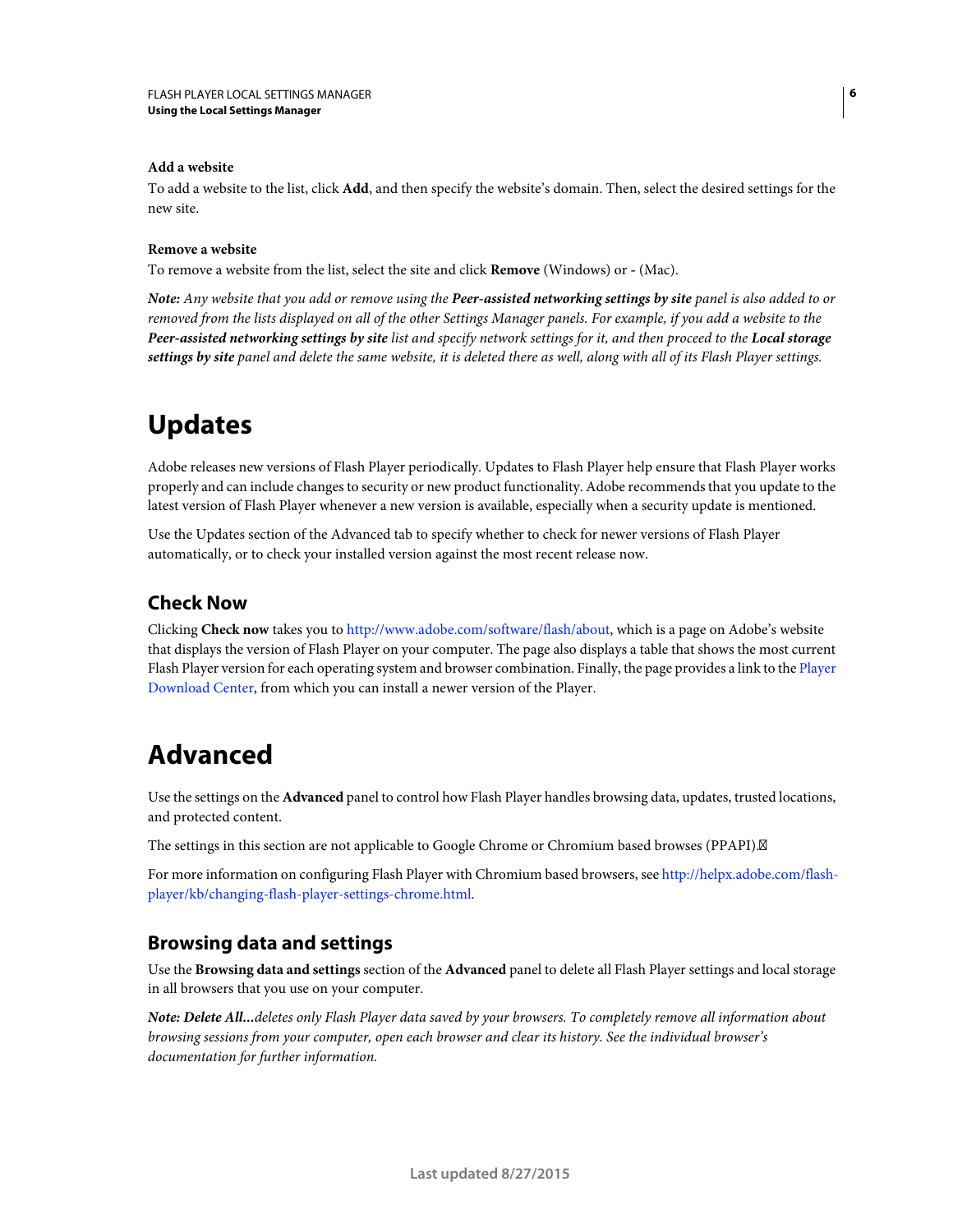### **Delete all...**

Displays a panel that lets you choose to delete some types of Flash Player site data for all browsers you use on this computer. You can:

• Delete all site data and settings

Check this box to delete all local storage, camera, microphone, and peer-assisted networking settings when you click **Delete Data** at the bottom of the panel.

*Note: Checking this box and clicking Delete Data deletes data for all websites. To save data from some sites but delete it from others, return to the Storage, Camera and Mic, or Playback panel, click Storage, Camera and Mic or Playback settings by site, and remove only those sites whose data you want to delete.*

• Delete all audio and video license files

Check this box to delete all of the license files for content, such as movies and music, that you have rented or purchased. Deleting the license files prevents Flash Player from playing this protected audio or video content, even if the content itself remains on your computer.

# **Developer tools**

*For developers:* Flash developers often work on SWF or FLV content that is eventually deployed on the Internet. During development of these applications, developers need to test while the SWF or FLV content is stored locally rather than deployed on a web server. For security, Flash Player blocks SWF and FLV content stored locally from accessing the Internet, and it prevents SWF and FLV content on the Internet from accessing your computer.

Accordingly, during local testing, Flash Player can show security warnings that prevent the application from functioning as intended. You can resolve this issue by using the **Trusted Location Settings** panel to designate your own SWF or FLV content as trusted. You can designate paths to individual files as trusted, or designate folders as trusted. All files in a trusted folder and any of its subfolders are trusted as well.

### **Trusted Location Settings...**

Use this tab to specify locations on your computer that containing SWF or FLV content that you trust. Trusted content is not subject to the security rules that prevent content from accessing both the Internet and your local computer's file system.

### **To specify trusted locations for developer testing**

- **1** On the **Advanced** panel, under **Developer Tools**, click **Trusted location settings** and then click **Add**.
- **2** Enter the location on your computer that contains the trusted content, or click **Browse files** or **Browse for folder** to locate the file or folder to trust. If you specify a folder instead of a file, then all of its contents (including subfolders) become trusted as well.
- **3** Click **Confirm** to add the domain, file, or folder to the list of trusted locations.

# **Protected content**

Some content on the Internet (such as movies and music) requires that users first get content licenses from the content provider before playing the content. These content licenses are automatically downloaded to your computer, for example, when you rent or purchase protected content. Flash Player saves these licenses on your computer. Deleting the license files prevents Flash Player from playing this protected audio or video content, even if the content itself remains on your computer. This is called deauthorizing your computer. If you decide to sell, donate, or dispose of your computer, deauthorize it to prevent unauthorized users from playing protected content later.